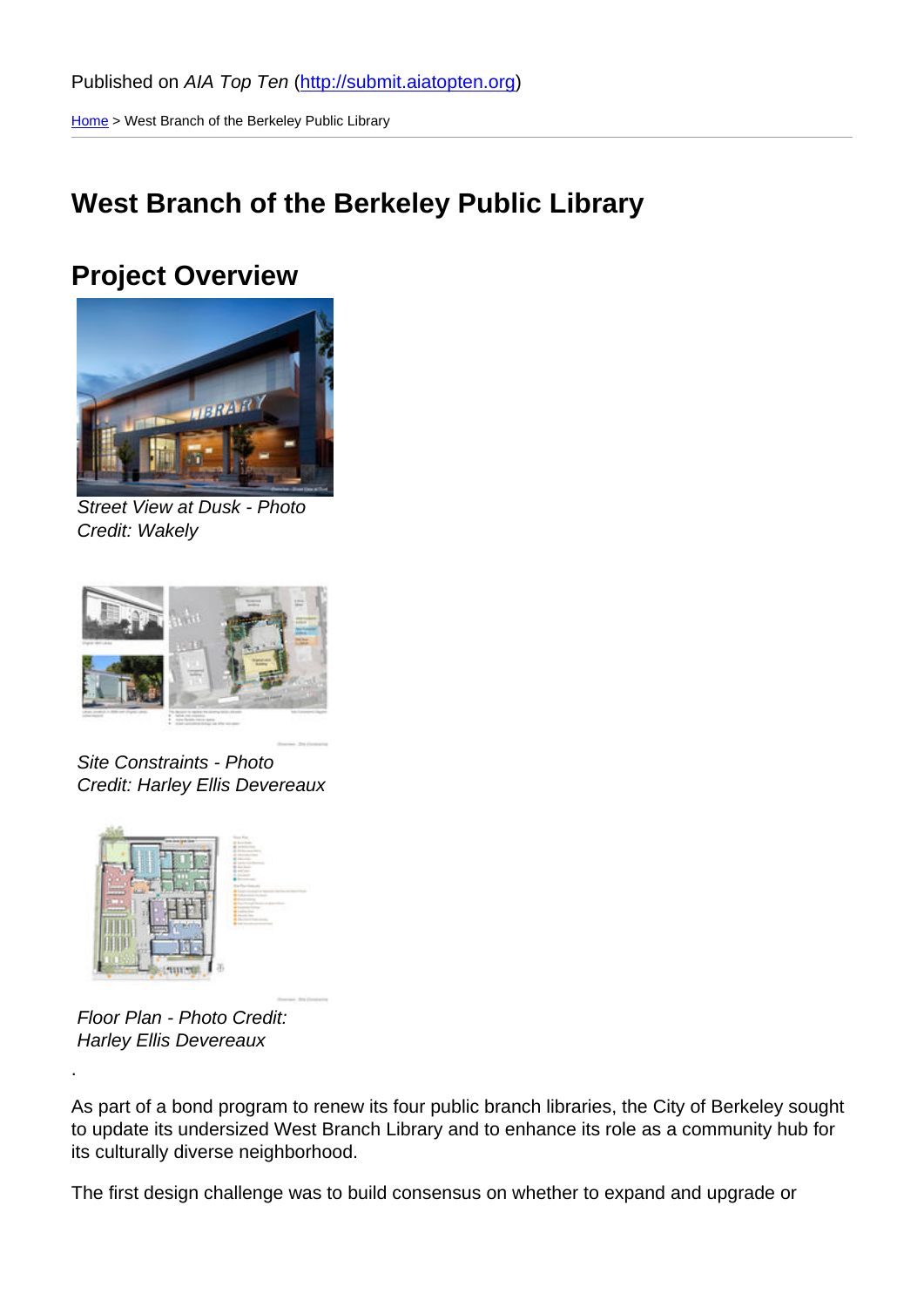replace the existing library building. After extensive assessments and a series of architect-led community workshops, the city embraced the creation of a new library, with a strong civic presence to draw in the neighborhood's diverse populations.

Library amenities including book drop-off, bike parking, and places to meet or relax are composed within a large frame that reinforces the street front and creates a sheltering alcove leading to the front entrance. The façade's large expanse of glass attracts passers-by to visit the reading room and the resources beyond.

Inside, the main space includes stacks, computer stations, seating areas, a children's area and circulation desk. A multipurpose room, teen room, meeting areas, and staff and service areas round out the program.

An integrated and collaborative design process resulted in a building rigorously tuned to the geography and climate as well as to its public mission.

**Location:**  1125 University Ave. Berkeley California 94702 United States **Project Owner:**  City of Berkeley **Submitting Architect:**  Harley Ellis Devereaux **Project Completion Date:**  December, 2013 **Project Site:**  Previously Developed Land **Project Type:**  Public Assembly – Library **Project Site Context/Setting:**  Urban **Other Building Description:**  New **Building or Project Gross Floor Area:**  9,400 square feet **BOMA Floor area method used?:**  No **Hours of Operation:**  M: 10 a.m. – 6 p.m.; T-W: 10 a.m. – 8 p.m. ; Th: 12 p.m. – 8 p.m.; F-S: 10 a.m. – 6 p.m.; Sunday: Closed **Total project cost at time of completion, land excluded:**  \$7,900,000.00

## **Design & Innovation**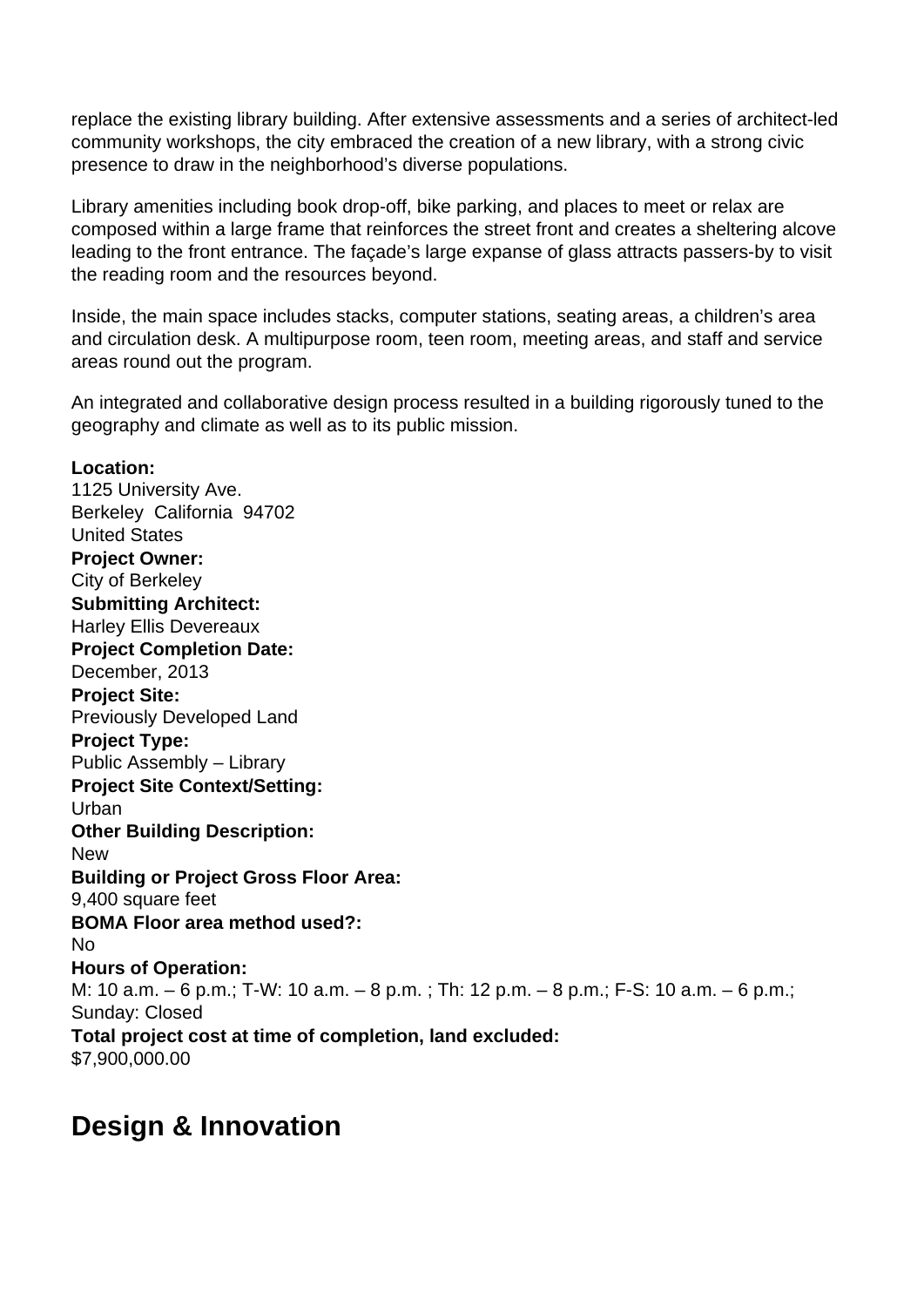

Zero Net Energy Innovations - Axonometric - Photo Credit: Harley Ellis Devereaux

.

In 2009, the City of Berkeley published its Climate Action Plan, seeking to reduce its Greenhouse Gas emissions. During the interview process, the architect demonstrated that a Zero Net Energy (ZNE) approach to the new West Branch library would establish a prototype for compliance with the Climate Action Plan. PG&E, the local utility, became a partner supporting the analytical work. The ZNE vision was instrumental in gaining broad public support for the proposed building early in design.

To achieve ZNE status, the design team minimized the building's energy footprint through integrated passive and active strategies for a high performance building envelope, daylighting and natural ventilation.

Carefully coordinated strategies for natural ventilation, daylighting, and photovoltaics led to an innovative wind chimney that provides cross ventilation while protecting the library interior from street noise. At the same time, the wind chimney increases the façade height, reinforcing the civic presence of the library along University Avenue.

Despite the limited budget of the public bid project, the design team achieved zero net energy performance, with spacious, daylit interiors, building the first certified Living Building Challenge ZNE public library in California. The Library was LEED Platinum certified in 2016.

## **Regional/Community Design**



A Gathering Space for a Diverse Multicultural Community - Photo Credit: Harley Ellis Devereaux and *Jeffers* 

.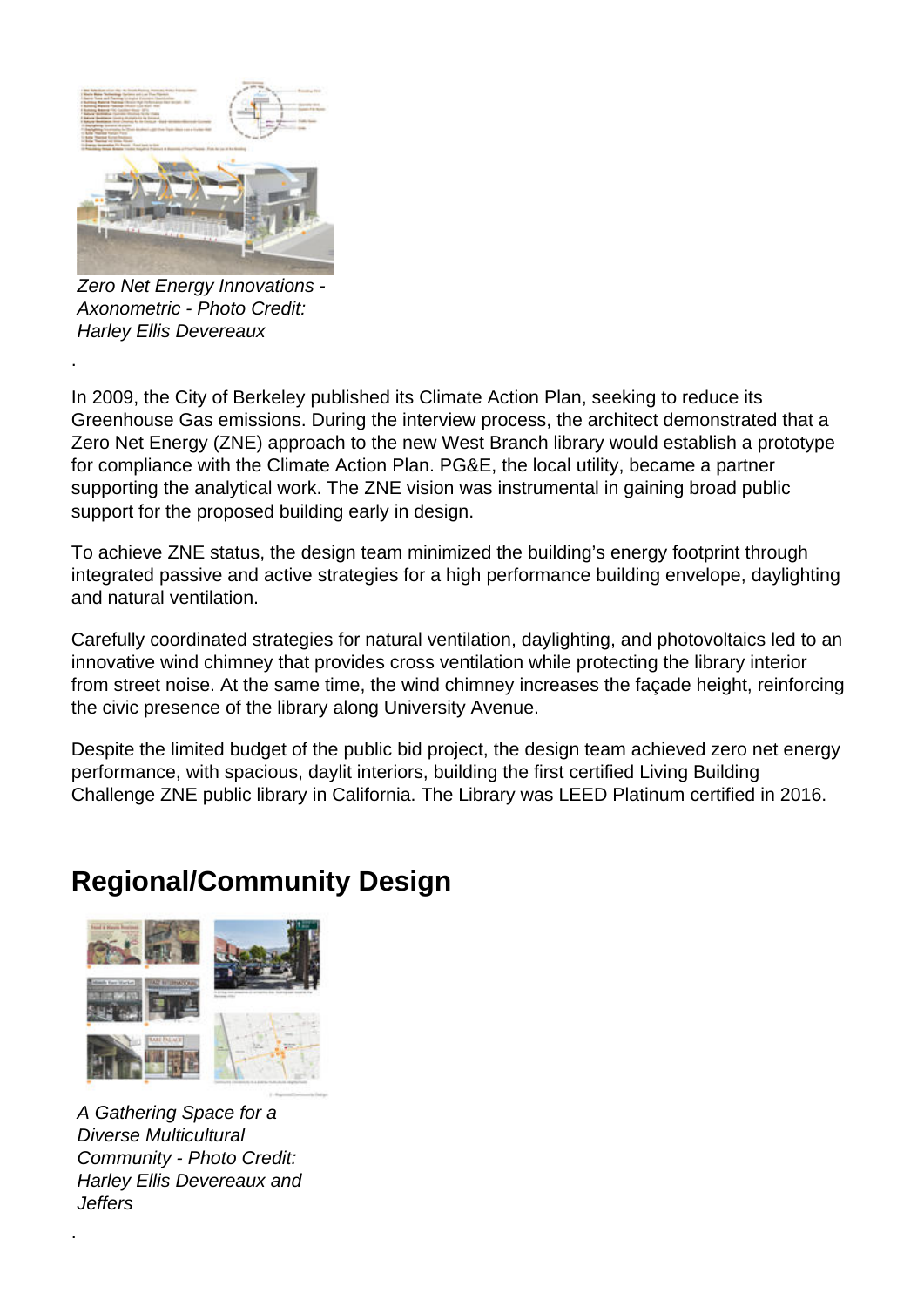The West Branch Library serves as a critical safety net and social network for new arrivals to the community, providing crucial services such as ESL classes and the Berkeley READS Adult Literacy Program. The design solution advertises the library's presence on the street, drawing in the neighborhood's diverse populations to its reading rooms and array of programs and resources.

The library layout offers flexible spaces to accommodate programs for all ages and incorporates large collections of Latino, East Indian, African American, and Asian material. Improved program space for Berkeley READS has allowed the program to more than double in size. A flexible community meeting room is available for use by local organizations, while doubling as additional reading space at other times. A dedicated teen room allows teens to feel at ease. Its glass doors minimize any acoustic disruption while allowing sightlines in for supervision. Children have a protected zone with views to the back garden.

Located in close proximity to public transportation, with adequate space for bike parking, no auto parking was provided on site. Rather the building encourages patrons to bike or walk, while it enhances the streetscape and the pedestrian experience.

#### **Metrics**

.

**Estimated percent of occupants using public transit, cycling or walking:**  50%

## **Land Use & Site Ecology**



Landscape Oases within a Dense Urban Neighborhood - Photo Credit: Harley Ellis Devereaux and Jeffers

Two landscaped oases are tucked into the tight urban site. In space carved out of the building, the trellised entry court overlooking the sidewalk is set back sufficiently to accommodate an accessible path, climbing vines, flow-through planters, benches, and bicycle parking. At the rear of the site, a garden court under a specimen Cork Oak tree is seen throughout the building — inviting the native plant greenery to be part of the experience within the library. The landscape improvements make an overt connection with the underlying natural ecological system of the site. An oak landscape with native understory plantings, typical of natural uplands near stream courses, is re-established consistent with the pre-disturbance character of this site. Gardens strategically located for visual impact and stormwater management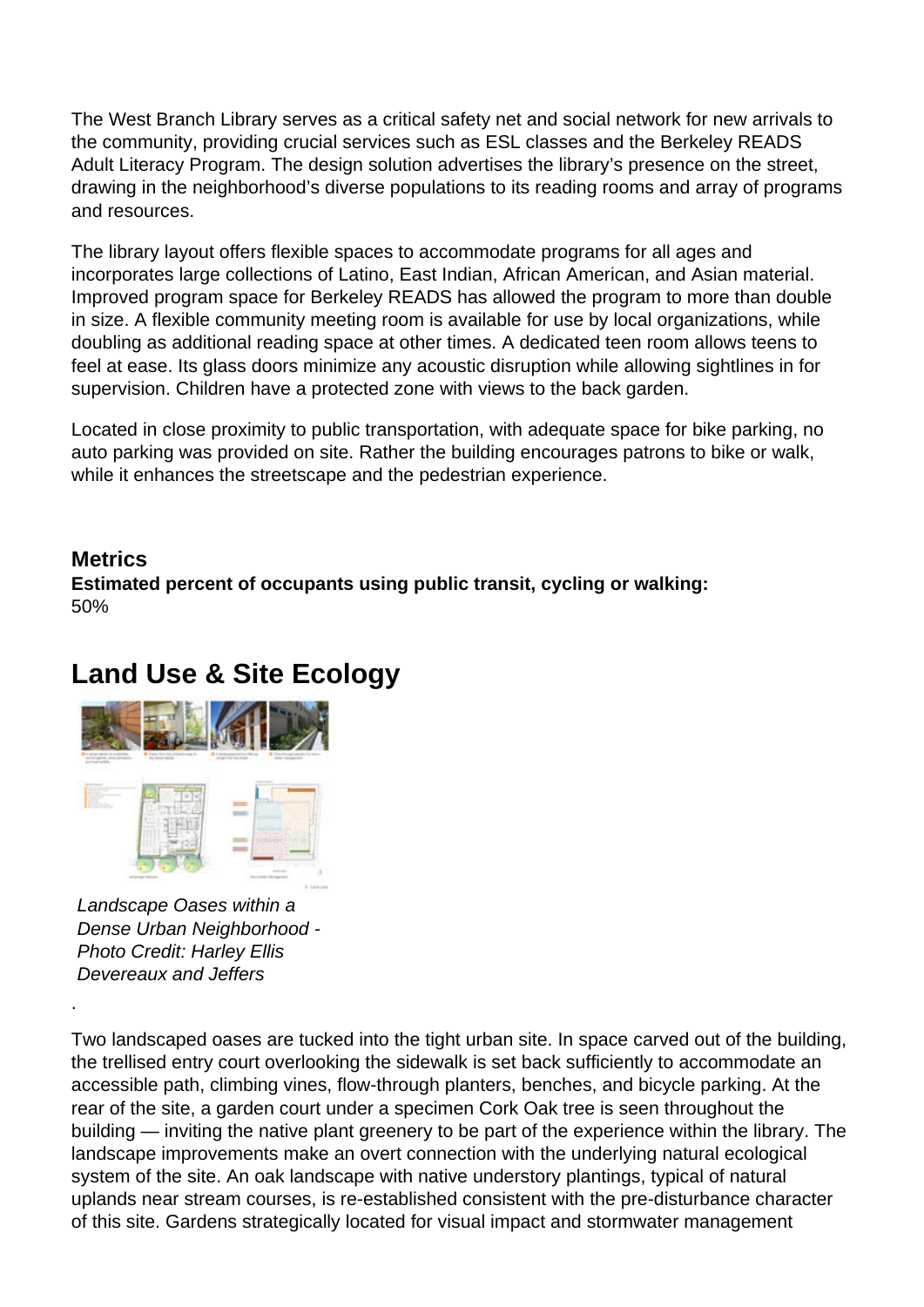feature a colorful mix of species that provide a natural habitat for native butterflies, hummingbirds, pollinators, and local wildlife. They, in concert with the building's zero net energy design, expand the ecological educational opportunities of the library.

# **Bioclimatic Design**



Bioclimatic Design - Photo Credit: Harley Ellis Devereaux



Mixed Mode Ventilation - Photo Credit: Harley Ellis **Devereaux** 



Energy Analysis - Photo Credit: Harley Ellis Devereaux

.

To achieve Zero Net Energy, solar access analyses determined the site capacity for renewable energy generation, establishing the building's energy budget.

To reduce building loads, early modeling, including Daysim, Radiance, Skycalc, and computational fluid dynamics, was used to determine optimal roof configuration and building height to maximize natural ventilation, daylighting, and energy production. These studies led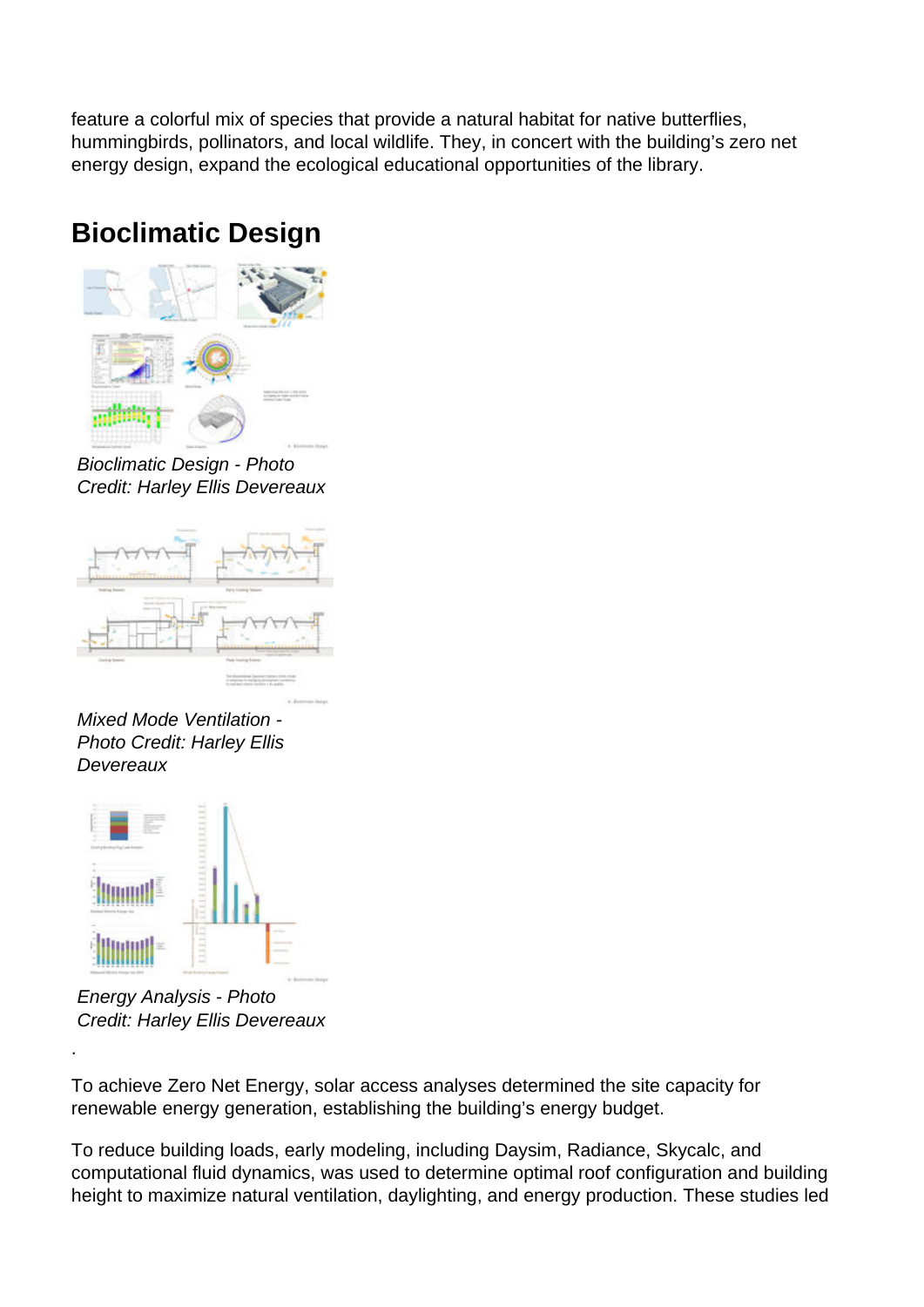to the building's most innovative feature: the wind chimney, designed to use the steady ocean breezes to draw natural ventilation through the building.

Due to heavy traffic noise on University Avenue, opening windows directly onto the street was not possible. Instead, the front facade is extended above roof level to create a continuous wind chimney. Prevailing breezes create negative pressure behind the façade where louvers draw air through the library from windows at the opposite end of the building. Additionally, skylights automatically operate to support airflow. A radiant floor system and window radiator grilles connected to solar thermal panels provide heating and cooling.

A building management system tied to a roof-top weather station coordinates the systems, switching modes from natural ventilation to full cooling for comfort control. There is no additional HVAC system in the facility.

### **Light & Air**



A Library with Daylight and Views - Photo Credit: Jeffers and Wakely



Ventilation Systems and Analysis - Photo Credit: Harley Ellis Devereaux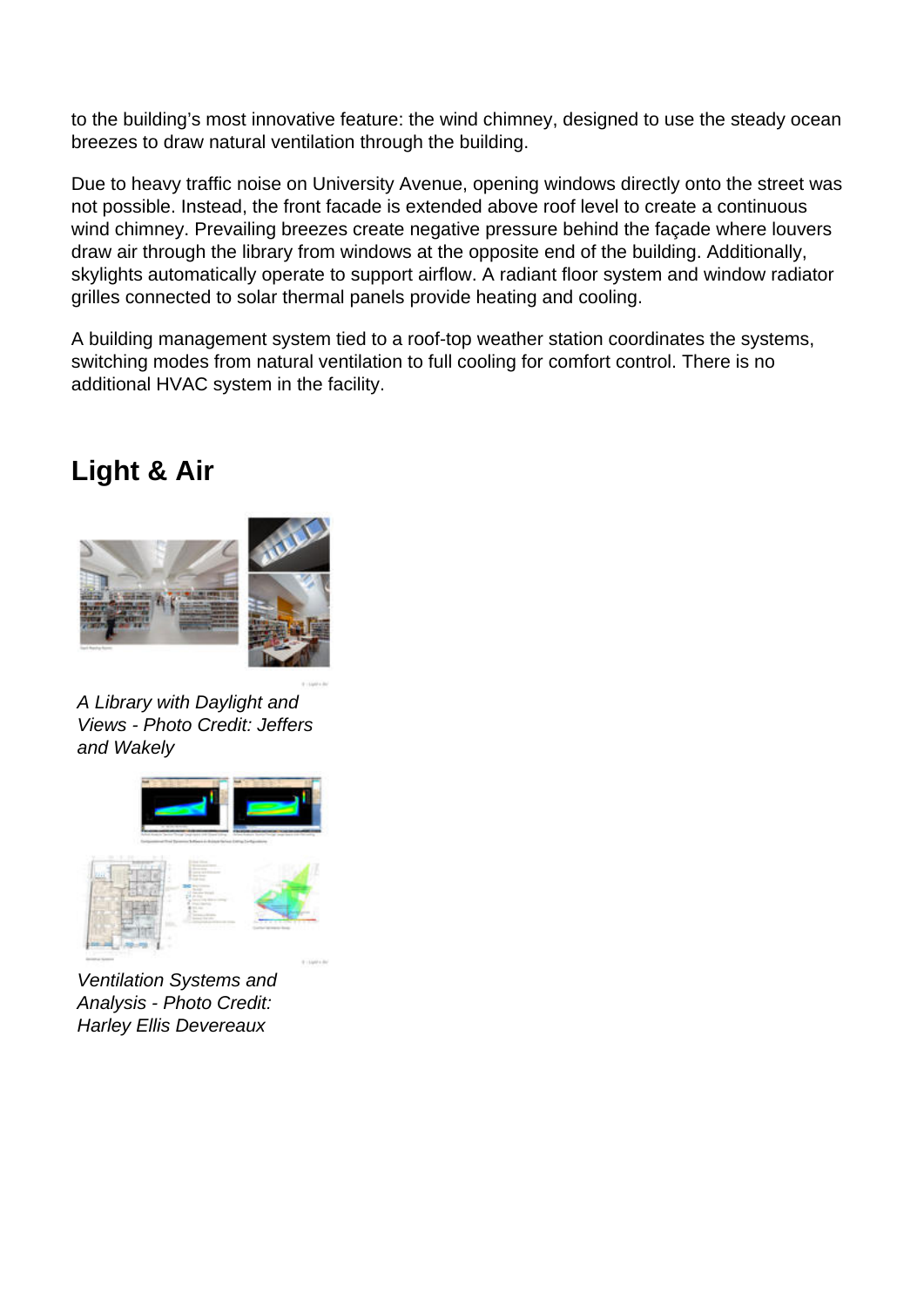

Daylighting Analysis - Photo Credit: Harley Ellis Devereaux

.

Given the function of a library, proper daylighting was a primary goal. The south-facing front façade received a large window-wall over the full width of the main library space, with a horizontal solar shading system. Skylights face north to minimize glare. At the north wall, a reading nook in the children's area is generously glazed towards a small garden. Interior glazed walls and clerestory windows allow internal spaces to connect to the natural light. As a result, the library is 97 percent daylit, with views of the outdoors from 95% of occupied spaces. The natural ventilation system provides excellent indoor air quality — no conventional air handling system is needed, with heating and cooling provided by a radiant floor and pretempering radiators at the north windows. A small garden at the north side of the building forms a micro-climate from which the fresh air for the natural ventilation is drawn. A series of transfer ducts and ceiling fans within the building facilitates the flow of air throughout the various library spaces. The building management system's CO2 sensors connected to window motors ensure windows are open when fresh air is needed.

**Metrics Daylighting at levels that allow lights to be off during daylight hours:**  97% **Views to the Outdoors:**  95% **Within 15 feet of an operable window:**  18%

# **Water Cycle**

The building occupies over 82% of the site, presenting a creative challenge to balance all stormwater management, landscape restoration, public use, and accessibility goals. On this fully developed urban site, stormwater runoff is filtered, cleaned, and detained before discharging to the City's storm drainage system and the San Francisco Bay. All roof runoff is collected in Flow-Through Planters integrated into the base of the building.

In these planters, vegetation and specially designed sandy soils filter and clean the water. Atgrade planting beds also filter runoff from the paved surfaces before leaving the site while providing some ground water recharge. In addition to mechanical and biological cleaning of the water, the planters are designed to detain both routine and major flood flows before the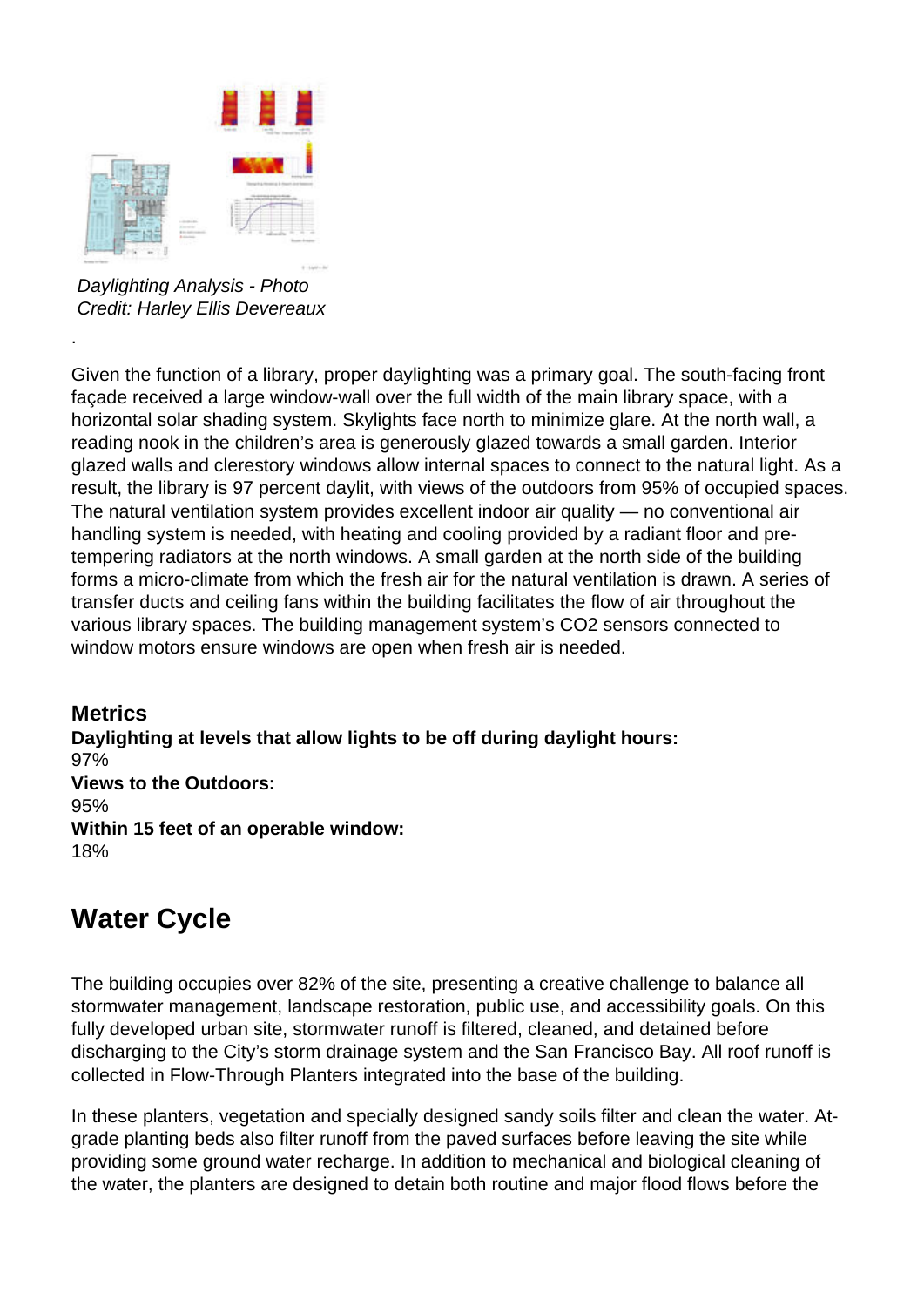runoff enters the City's storm drainage system, thus mitigating serious downstream flooding problems. All plantings are selected for their drought tolerance and ability to survive in a healthy condition in the local climate with minimal water-efficient irrigation and seasonal pulses of rainwater. Potable water use is reduced by 58.2% from the LEED baseline through these irrigation strategies and through low flow plumbing fixtures.

**Metrics**

**Percent reduction of regulated potable water:** 

58%

**Is potable water used for irrigation:** 

Yes

**Percent of rainwater from maximum anticipated 24 hour, 2-year storm event that can be managed onsite:** 

98%

.

## **Energy Flows & Energy Future**



Energy Flows and Energy Future - Photo Credit: Harley Ellis Devereaux

To minimize the building's carbon footprint, the design included both operational energy reductions and embodied energy savings. Due to natural ventilation and extensive daylighting, the building can be used even when there is a power outage.

Lighting loads are reduced by extensive daylighting, skylights and glazing balanced at the north and south. Task lighting and book stack lighting reduce light power density.

Highly insulated walls reduce air conditioning loads. The ratio of openings to solid wall balances heat losses with daylighting gains.

Energy star appliances and an efficient laptop charging station reduce plug loads. An energy use dashboard kiosk in the lobby and on the web educates patrons on the impacts of their energy use decisions.

Due to these strategies, actual energy use is reduced from the AIA 2030 baseline by 76%, exceeding AIA 2030 energy performance targets. To balance these energy loads, solar radiation provides renewable energy through photovoltaic panels (electricity) and solar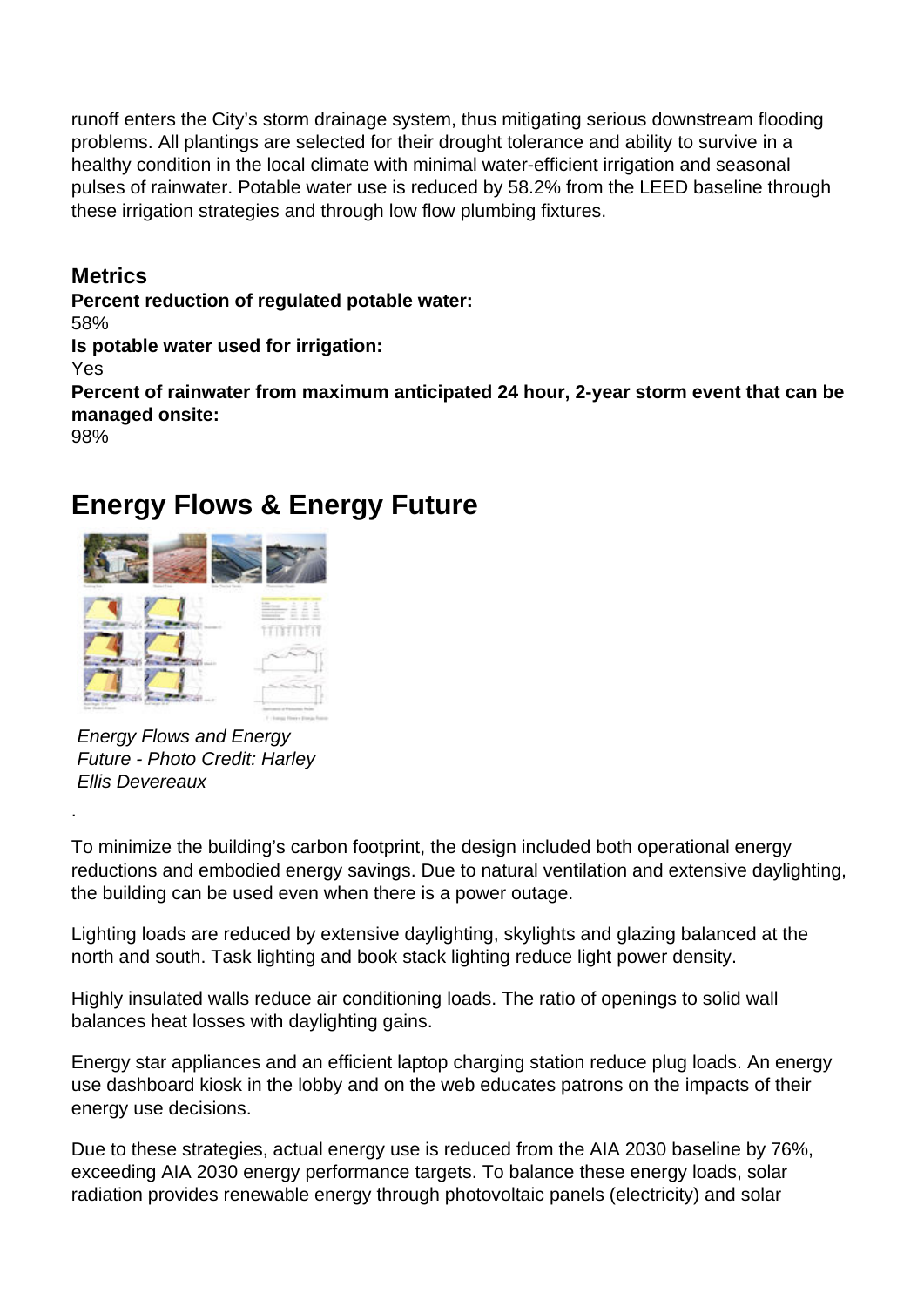thermal panels (hot water). Over its first year of operation, the library was net positive. With loads substantially reduced, and offset by solar energy, the building contributes little to peak energy demands on the utility.

**Metrics** Total pEUI: 17 kBtu/sf/yr Total EUI actual: 25 kBtu/sf/yr Net pEUI: -8 kBtu/sf/yr Net EUI actual: -11 kBtu/sf/yr Percent Reduction from National Median EUI for Building Type (predicted): 83% Percent reduction actual: 76.00% Lighting Power Density: 1.70 watts/sf Upload Energy Data Attachment: energy file.pdf

#### [Materials &](http://submit.aiatopten.org/sites/default/files/energy file.pdf) Construction

Materials and Construction - Photo Credit: Harley Ellis Devereaux and Wakely

Embodied Energy - Photo Credit: Harley Ellis Devereaux

.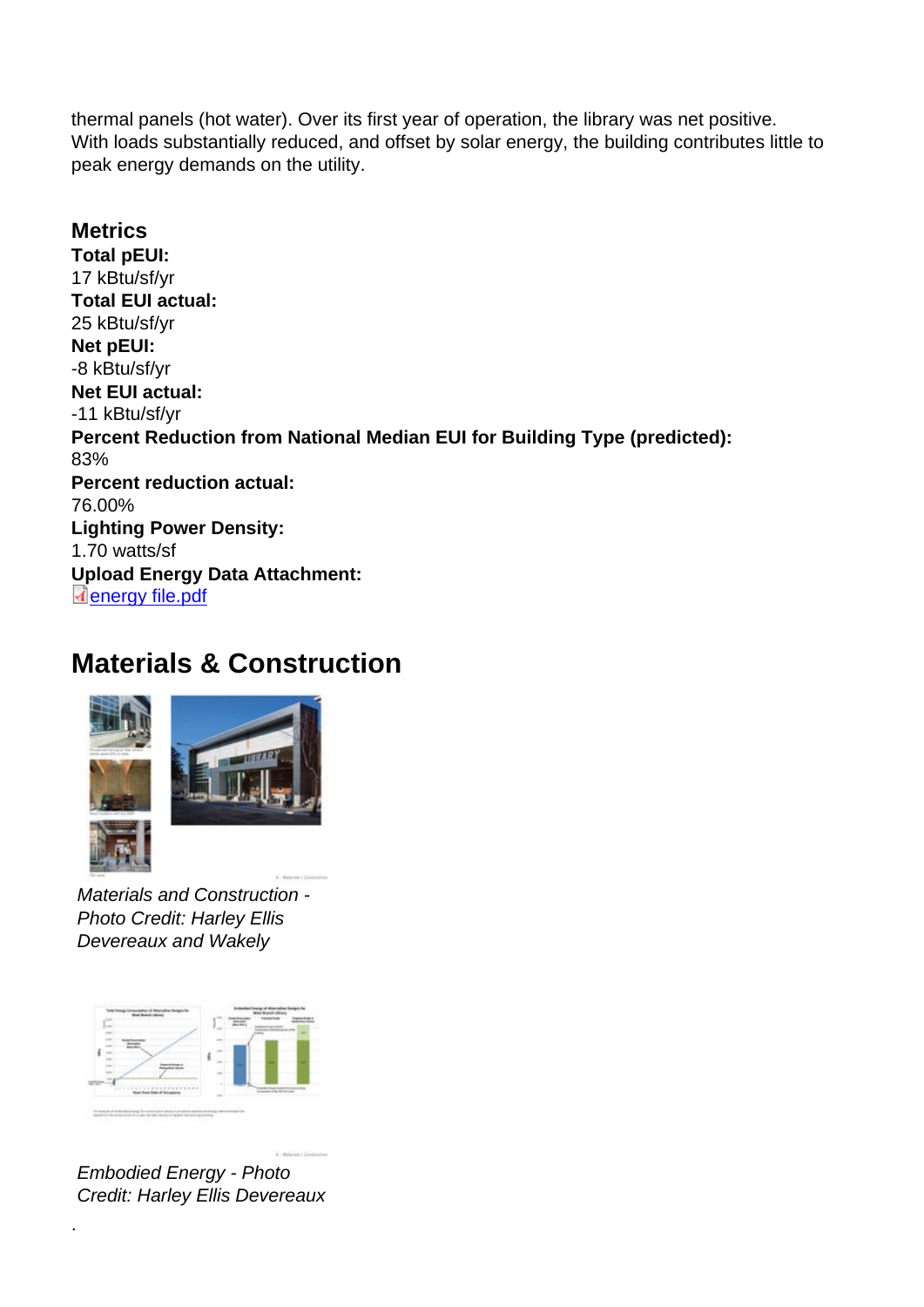Building materials were carefully selected for durability, optimum indoor air quality, minimized impacts on the environment, and minimized embodied energy.

100% of adhesives, sealants and coatings meet LEED low emitting materials criteria.

100% of flooring systems meet LEED low emitting material criteria. Shaw Ecoworx carpet, Forbo wall base, Dal Tile, Forbo Marmoleum sheet flooring.

88% of all wood products meet low emitting criteria. Glulams, wood doors, casework.

Rain screen details were developed to decrease the complexity of installation, minimize waste and minimize furring channels required. Swiss Pearl Panel; FSC DreamDex (resinimpregnated FSC pine): water, mold and pest resistant, chemically inert, with no off-gases.

Wood-framed building, 97.1% FSC certified. Renewable resource, not a thermal bridge.

Advanced wood framing with larger than usual stud sizes: 3x8 wood studs at 24" OC, for better thermal efficiency and less milling waste.

Mineral wool insulation: R-30 exterior walls, R-41 roof assembly. Mineral wool: high R-value, moisture, mold, and fire resistant, chemically inert, does not sag.

Materials achieved 31.2% Regional Materials Content, sourced within 500 miles of site.

90.53% of construction waste diverted from landfill, Waste comingled and tracked using GreenHalo.

## **Long Life, Loose Fit**



Long Life, Loose Fit - Photo Credit: Jeffers and Mark **Luthringer** 

.

From the start the design solution was driven by a need for long-term flexibility and adaptability. A two-story solution was rejected to maximize flexibility in programming, supervision, and staffing. The main library stacks and reading areas were designed as a single open space to allow for possible reconfigurations in the future, in anticipation of needing less books and shelving due to the rise of new media.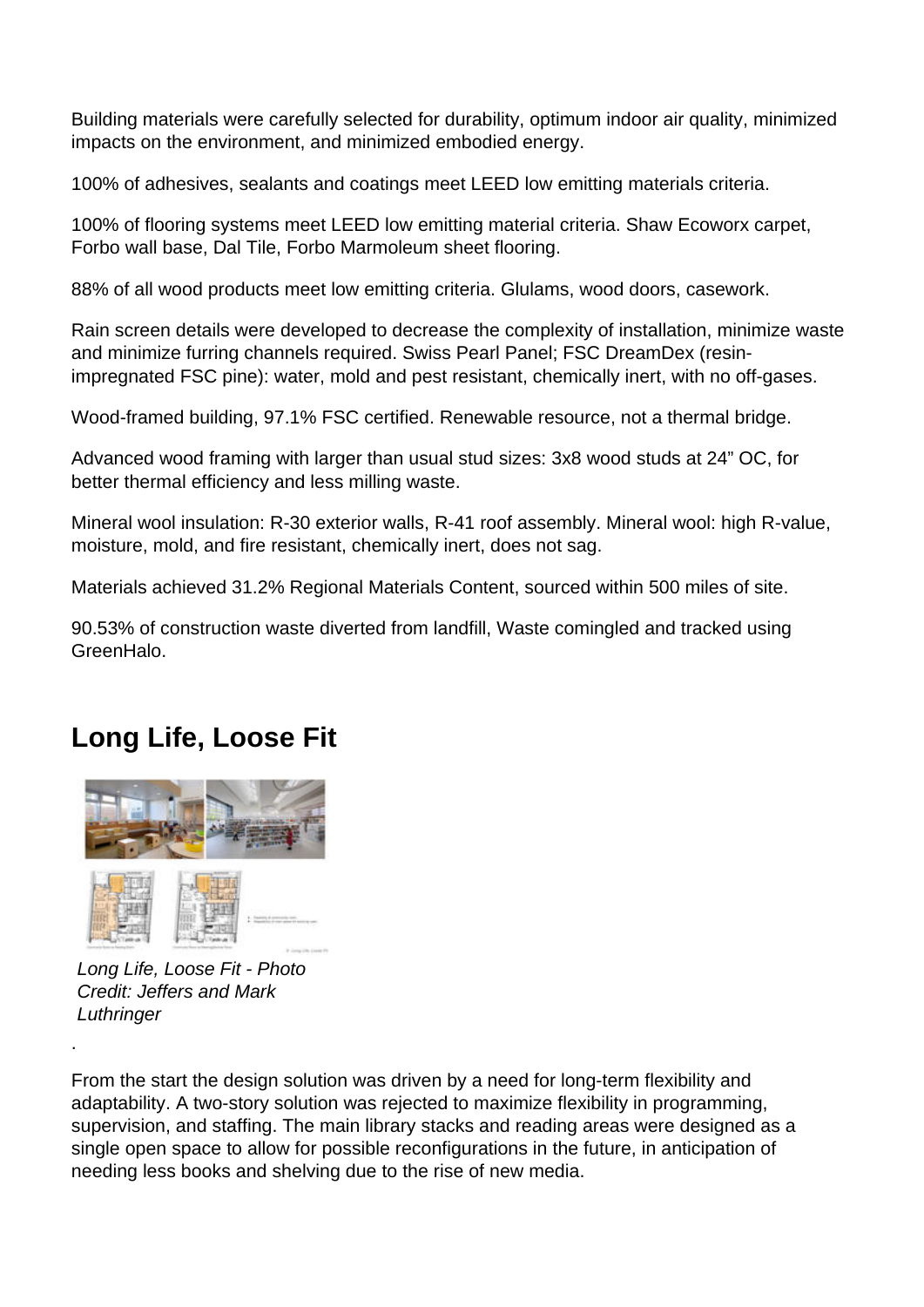The community room doubles as an additional reading area when not reserved for other uses. It is accessible both from the side door and from the main library space. The side door access to the community room and meeting rooms can be closed off from the library public areas, facilitating off-hours uses.

The circulation and reference desks were combined into a single service desk with sightlines to all public areas, both to conserve space and to allow for flexibility in staffing.

The PV panels are mounted on stanchions as opposed to having the racks mounted directly on the roof. This design allows for future upgrades without impacting the roof itself. Each component of the assembly can be disassembled and recycled.

### **Collective Wisdom & Feedback Loops**



Collective Wisdom and Feedback Loops - Photo Credit: Harley Ellis Devereaux

.

As a result of a design assist grant, the Zero Net Energy (ZNE) pilot program team was able to conduct extensive energy modeling of multiple facets of the building through the programming, design, construction, and post-occupancy phases. Computational Fluid Dynamics (CFD) modeling for natural ventilation was integral during the design and additional verification modeling was done in specific spaces during construction. Insolation and daylighting models were carried out that helped develop the form of the building. The building has an energy dashboard tied to the Building Management System (BMS) which monitors its performance continuously. Enhanced commissioning is in scope and the City of Berkeley will conduct an occupant satisfaction survey.

Lessons learned on the project include:

• While CFD and energy models helped to develop the design, further modeling done during construction enabled a better understanding of how specific systems would function.

• All building systems need to be selected for compatibility with the BMS.

• The design intent requires proper documentation where design/build systems like photovoltaics are concerned to reduce schedule delays and cost over-runs.

• It is critical to minimize late changes during construction, as these result in a domino effect on other integrated systems.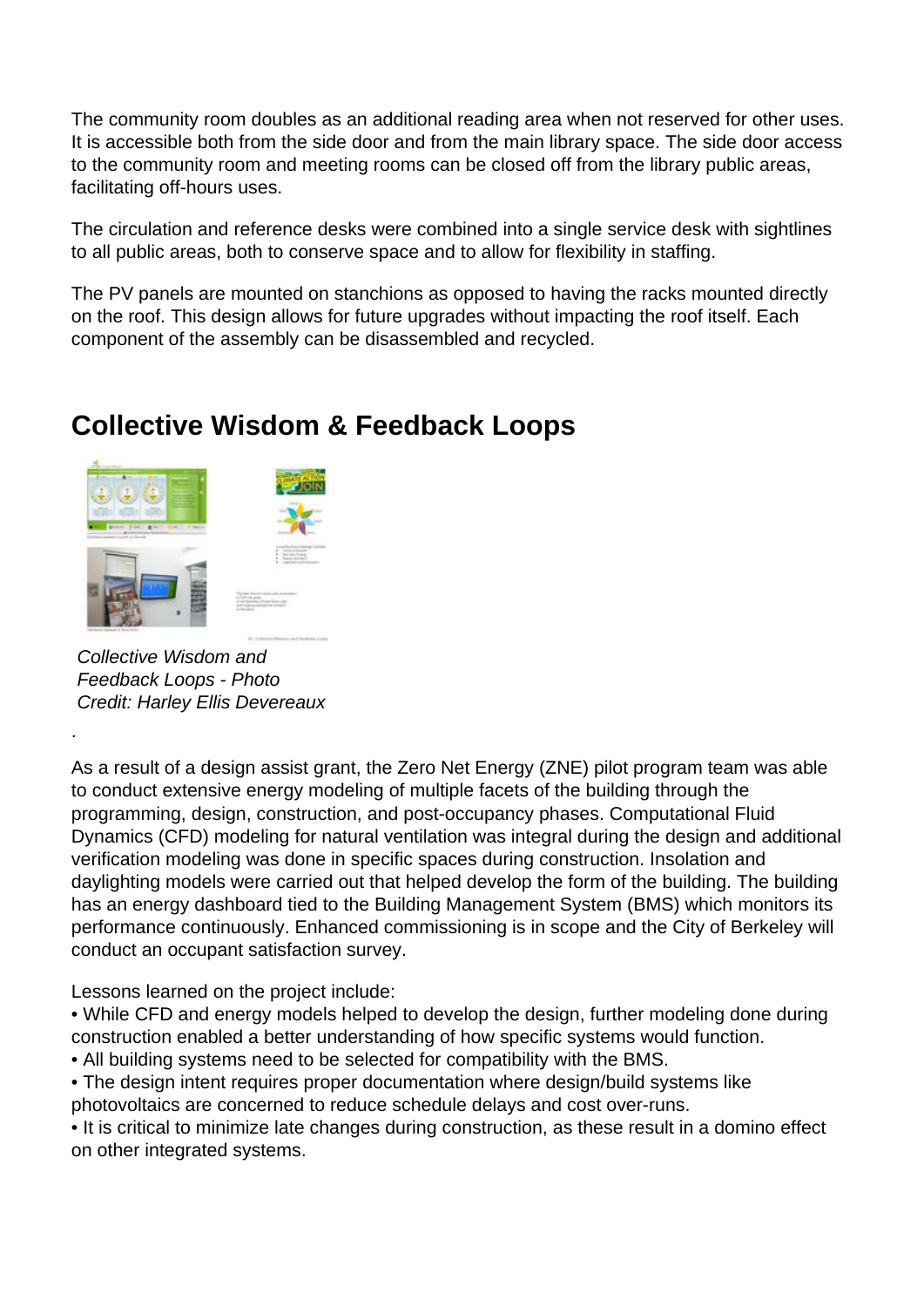## **Other Information**

**Cost and Payback Analysis:** 

The estimated cost premium for the Roxul mineral wool insulation, Runtal radiators, radiant flooring, solar thermal and PV, daylighting features and natural ventilation systems totaled \$478,486.05. Per UTIL-1, a Baseline building uses 111,607kwh annually. The Zero Net Energy design reduces energy consumption and reduces utility bill costs to the mininum monthly charge. PG&E current rates are \$0.14/kwh, therefore the annual savings to the owner would be \$15,624.98 less \$432, equaling \$15,192.98. This translates to a payback period of approximately 31 years, if rates remain the same. However, a more realistic economic representation is derived by comparing similar-sized libraries completed in the City of Berkeley and California during the same time period. With this method, the cost differential is minimal. Compared to the new South branch library, which is not a zero net energy project, the West branch cost \$10/sf. more. On a 9,399-square-foot building, this amounts to a premium of \$93,990. PG&E provided a onetime Savings-by-Design incentive of \$13,420. Using the predicted energy consumption of the South branch, the true payback period would be (\$93,990-\$13,240)/\$5,894 = 13.7 years.

#### **Process and Results:**

With a city-wide commitment to reduce greenhouse gas emissions by the year 2020, the design team recommended the construction of a new zero net energy (ZNE) library for the City of Berkeley. Essential to the effort were a committed client and public utility supportive of the design effort to carry out bioclimatic studies of the site and building, and systematic testing of innovative design strategies to reduce the building energy footprint through daylighting, plug load analysis, natural ventilation and high performance exterior envelope assemblies. Particularly for design/build projects, providing clear direction is critical to maintain design intent and performance, with the design intent explicit in the construction documents. On a public bid project, the design team, contractor, construction manager and owner all need to build a collaborative relationship based on trust and commitment to the ZNE target. Only with a thorough understanding of how a public project is built can the architect effectively help to educate the owner and end users of the process during design, and the contractor during construction. As part of the PG&E Zero Net Energy program, PG&E's design assist funding was important in offsetting some of the added design costs associated with a ZNE design. Due to the commitment of the client, design team, and builders, the library has become the first certified Living Building Challenge ZNE public library in California. The Library was LEED Platinum certified in 2016.

#### **Rating System(s) Results:**

. .

**Rating System:**  Living Building Challenge 3.0 **Rating Date:**  2015 **Score or Rating Result:**  Net Zero Building Certification (NZEB)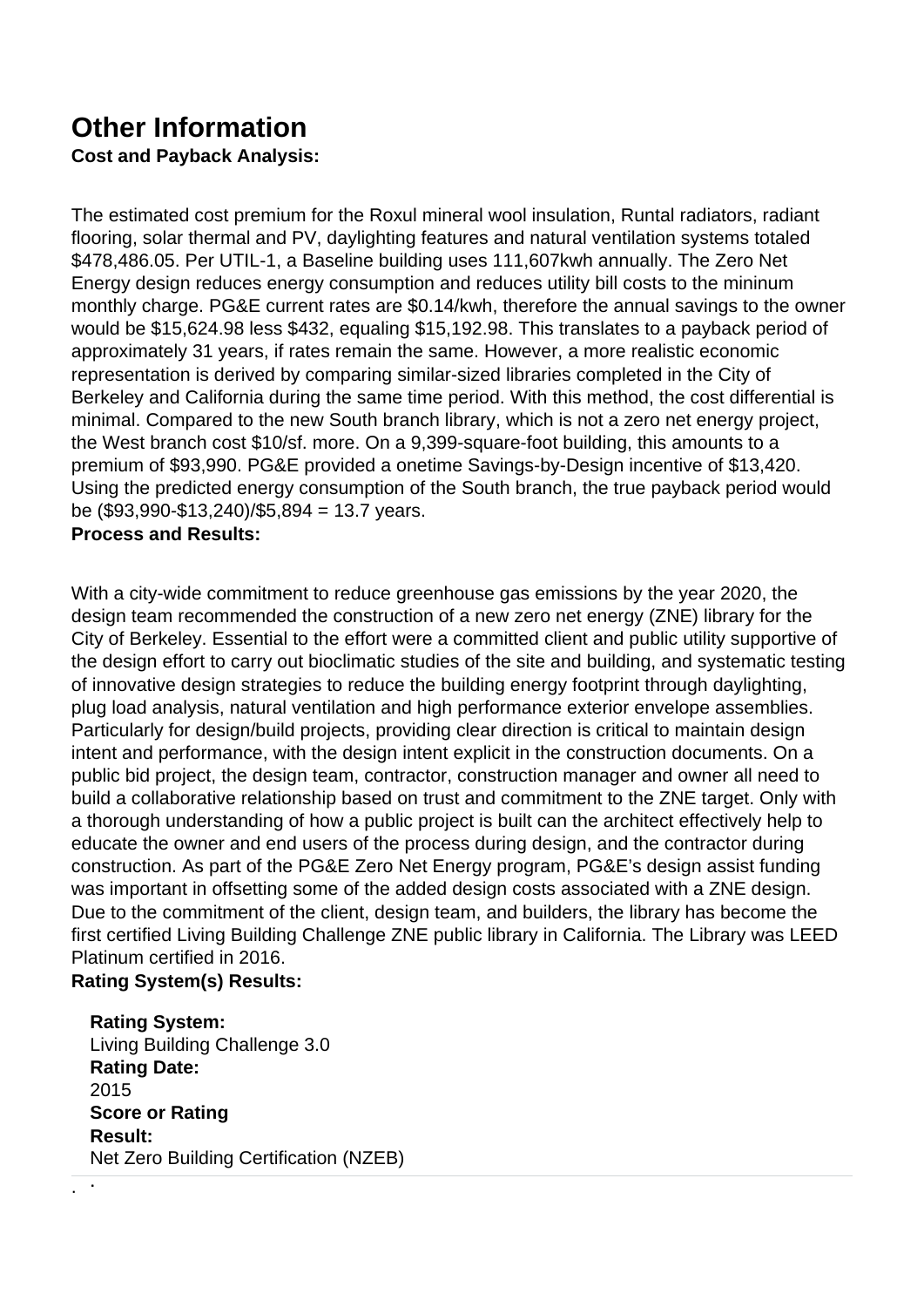#### **Additional Images**



Community spaces for delight and lasting value - Photo Credit: Wakely and Mark Luthringer

.

# **Project Team and Contact Information**

**Primary Submission Contact: John R. Dale FAIA .**jdale@hed.design .Harley Ellis Devereaux **.**601 S Figueroa St. Suite 500 Los Angeles California 90017 .United States **Project Architect (if different from submission contact): Gerard Lee .**Gerard.Lee@hmcarchitects.com .Formerly Harley Ellis Devereaux **.**2100 Franklin St., Suite 375 Oakland California 94612 .United States **Project Team:** 

| <b>Role on Team</b>       | <b>First</b><br><b>Name</b> | Last<br><b>Name</b> | <b>Company</b>                                   | <b>Location</b>    |
|---------------------------|-----------------------------|---------------------|--------------------------------------------------|--------------------|
| <b>Project Manager</b>    | Edward                      | Dean                | <b>Formerly Harley</b><br><b>Ellis Devereaux</b> | Los Angeles,<br>CA |
| <b>Project Designer</b>   | Michael                     | <b>Bulander</b>     | <b>Harley Ellis</b><br>Devereaux                 | Los Angeles,<br>CA |
| <b>Project Designer</b>   | Sylvia                      | Wallis              | <b>Harley Ellis</b><br>Devereaux                 | Los Angeles,<br>CA |
| West Region Design Leader | Albert                      | Sawano              | <b>Harley Ellis</b><br>Devereaux                 | Los Angeles,<br>CA |
| West Region Design Leader | Daniel                      | Benjamin            | <b>Harley Ellis</b><br>Devereaux                 | Los Angeles,<br>CA |